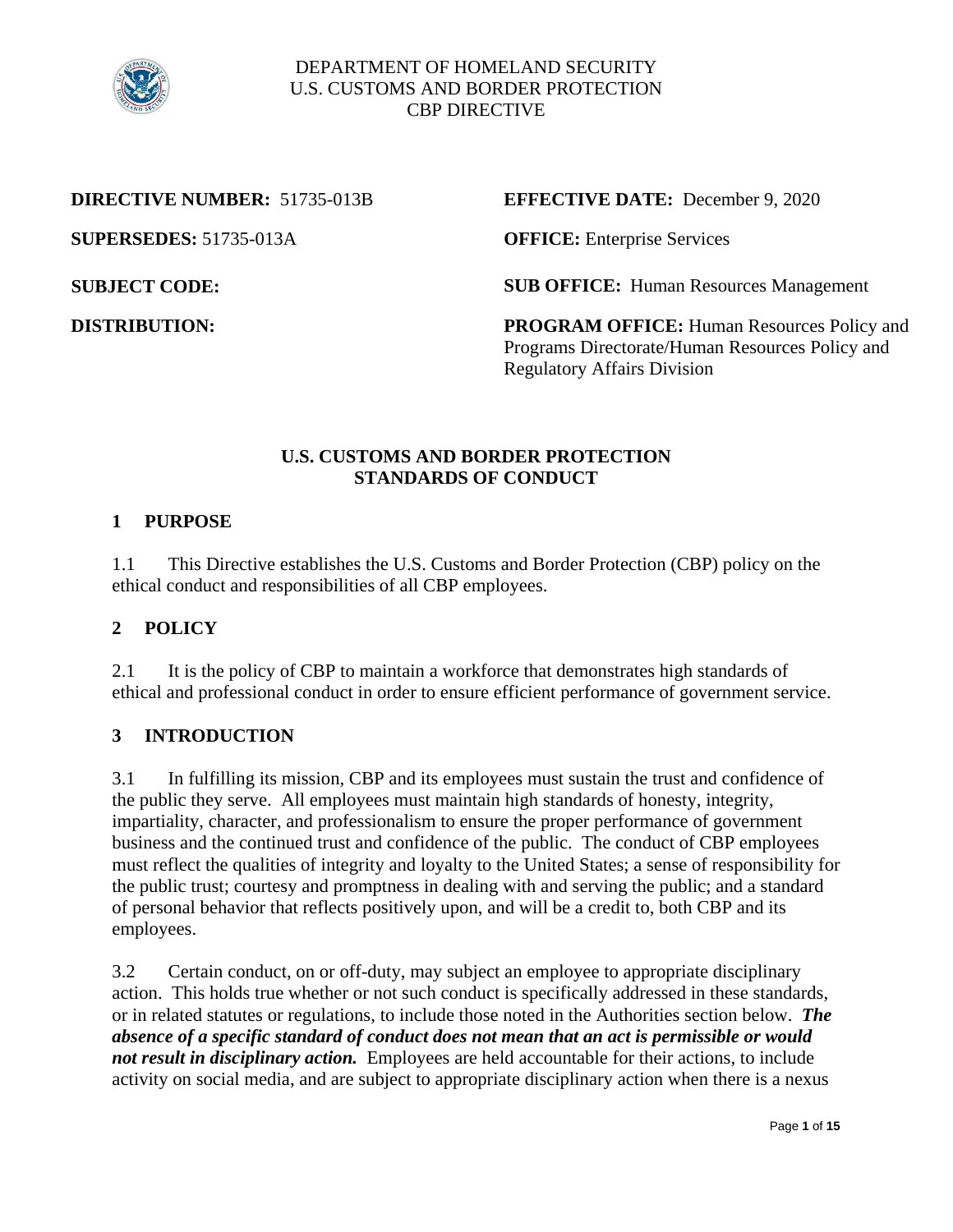

(connection) between their misconduct (on or off-duty) and the efficiency of the service. For example:

- Failing to conform to these standards or related statutes and regulations.
- The nature and gravity of the conduct (e.g., criminal conduct) creates the presumption of a connection between the employee's conduct and the efficiency of the service.
- Directly and negatively impacting the job performance of an employee or his/her coworkers, or management's trust and confidence in an employee's job performance.
- Adversely affecting or interfering with the accomplishment of CBP's mission.

# **4 SCOPE**

4.1 This Directive applies to all CBP employees. Where there are differences in this Directive and a negotiated union agreement, the negotiated union agreement shall govern over those matters concerning bargaining unit employees.

# **5 AUTHORITIES**

5.1 Executive Order (E.O.) 12674, Principles of Ethical Conduct for Government Officers and Employees.

5.2 Department of Homeland Security (DHS) Management Directive System - MD Number 0480.1, Standards of Conduct (March 1, 2003).

5.3 Title 5**,** Code of Federal Regulation (C.F.R.) Part 2635, Standards of Ethical Conduct for Employees of the Executive Branch.

5.4 5 C.F.R. Part 735, Employee Responsibilities and Conduct.

5.5 6 C.F.R. Part 115, Sexual Abuse and Assault Prevention Standards.

5.6 Department of Homeland Security Policy Directive 045-06, Required Reporting of Off-Duty Contact with Law Enforcement by DHS Law Enforcement Personnel and the Suspension and/or Revocation of Authority to Carry a Firearm or Other Weapon and Perform Law Enforcement Duties (January 10, 2017).

- 5.7 CBP Policy on Zero Tolerance of Sexual Abuse and Assault (March 11, 2015).
- 5.8 Information Systems Security Policies and Procedures Handbook, HB 1400-05D (November 16, 2017).
- 5.9 Arrest of CBP Employees, Directive 51735-014A (December 9, 2020).
- 5.10 CBP Drug-Free Workplace Plan (October 1, 2017).

# **6 RESPONSIBILITIES**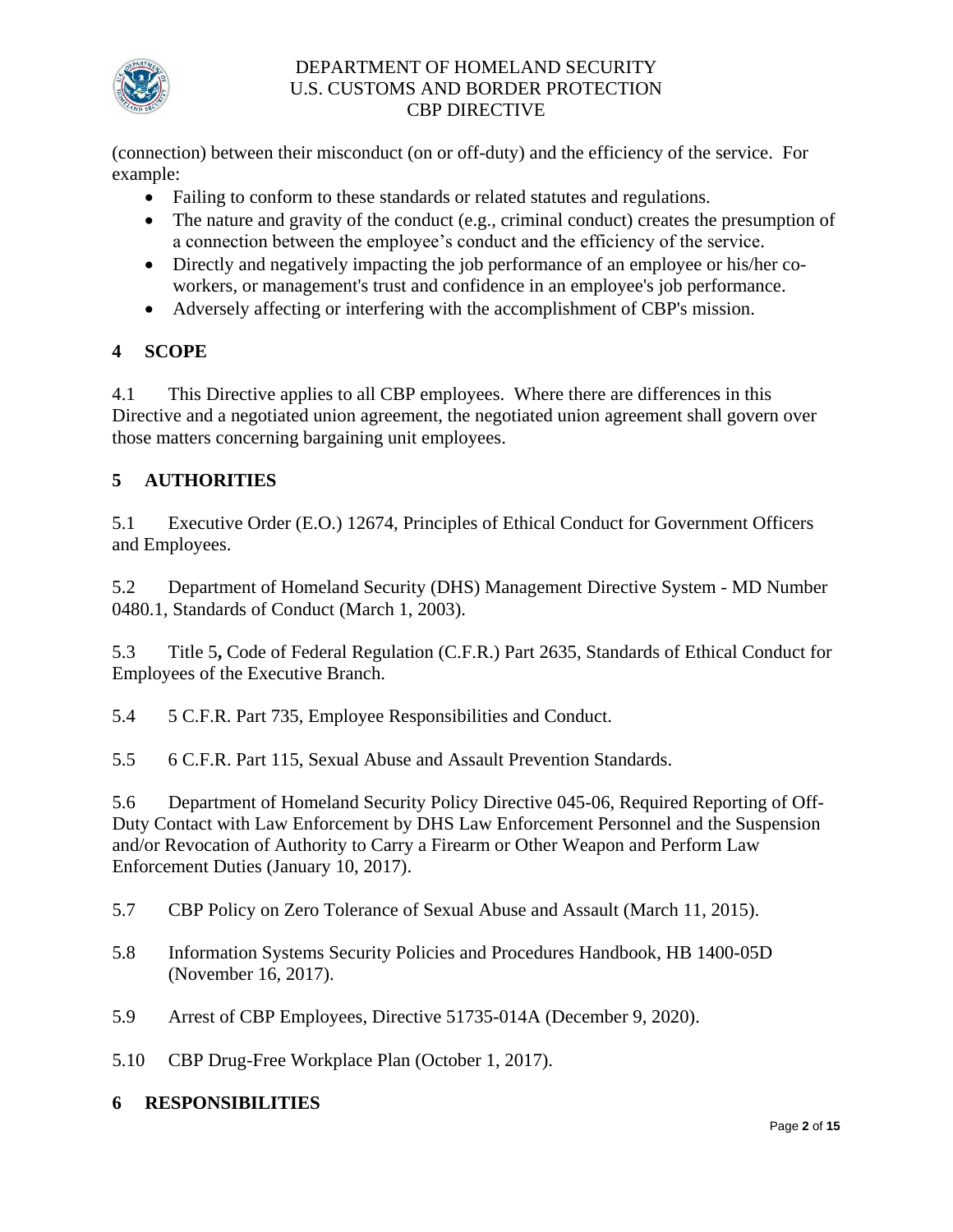

6.1 The Commissioner of CBP is responsible for establishing the standards of professional and ethical conduct for all CBP employees.

6.2 The Assistant Commissioner, Office of Human Resources Management (HRM), is responsible for formulating CBP's policy and guidance on the standards of professional and ethical conduct.

6.3 The HRM Human Resources Policy and Programs Directorate (HRPPD) is responsible for the overall administration, interpretation, and application of the Standards of Conduct and applicable rules and regulations.

6.4 HRPPD is responsible for providing advice and guidance to supervisors and managers on the application of the Standards of Conduct; and for issuing a Standards of Conduct reminder to all employees, at least annually, to maximize employee awareness of the Standards.

6.5 CBP managers and supervisors are responsible for providing advice and guidance to employees under their supervision concerning conduct questions, and for providing clarification of the Standards of Conduct when needed.

6.6 The HRM Talent Management Directorate is responsible for providing the Standards of Conduct, as part of the initial orientation package, to each newly hired employee upon their initial entrance on duty.

6.7 Every CBP employee is required to: (1) know the Standards of Conduct and their application to his or her behavior; (2) seek clarification from his or her supervisor if unsure of the application of the Standards of Conduct; (3) adhere to the Standards of Conduct; and (4) be aware of the consequences of violation of the Standards of Conduct, applicable statutes, regulations, and rules regarding conduct.

6.8 Every CBP employee is required to immediately report allegations of misconduct using at least one of the following methods:

- Calling the toll-free Joint Intake Center Hotline at 1-877-2INTAKE (1-877-246-8253) or sending a fax to (202) 344-3390;
- Sending an e-mail message to [Joint.Intake@dhs.gov;](mailto:Joint.Intake@dhs.gov)
- Writing to CBP Office of Professional Responsibility (OPR); P.O. Box 14475, 1200 Pennsylvania Avenue, NW, Washington, DC 20044;
- Calling the Office of Inspector General (OIG) at 1-800-323-8603;
- Accessing the online DHS OIG Complaint/Allegation Form at: <http://www.oig.dhs.gov/hotline>/;
- Writing to the Department of Homeland Security, Office of Inspector General, Attention: Office of Investigations - Hotline, Mailstop 0305, 245 Murray Lane SW, Washington, DC 20528; or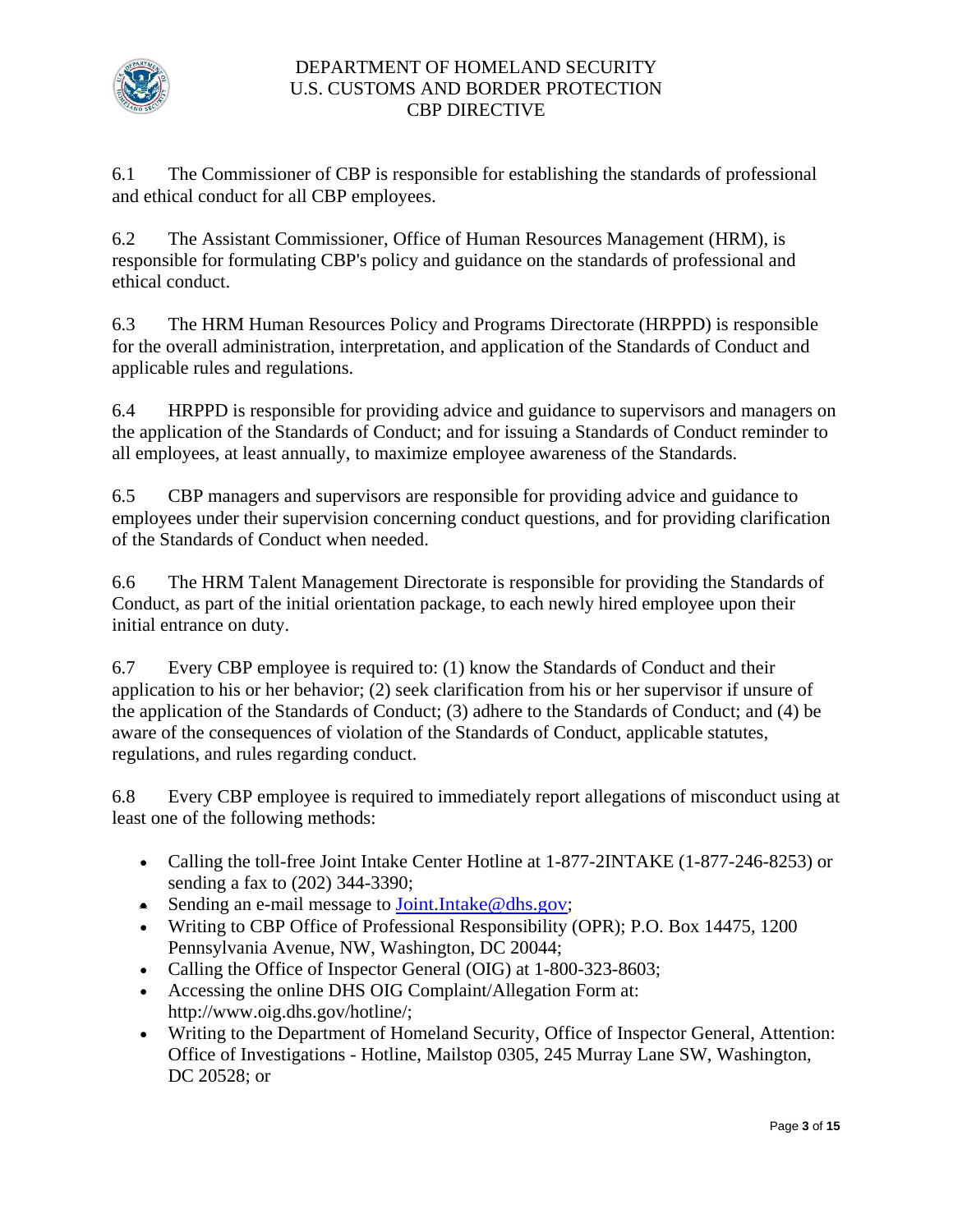

 Notifying his or her immediate supervisor or other management official within his or her chain of command.

#### **7 STANDARDS OF CONDUCT**

7.1 CONDUCT PREJUDICIAL TO THE GOVERNMENT. Employees will not engage, on or off-duty, in criminal, infamous, dishonest, or notoriously disgraceful conduct, or any other conduct prejudicial to the government.

7.2 PROHIBITED ACTIONS. Employees will avoid any action, whether or not specifically prohibited by these Standards of Conduct, which might result in, or reasonably create the appearance of:

- Using public service for private gain;
- Giving preferential treatment to a private organization or individual in connection with official government duties and/or responsibilities;
- Impeding government efficiency or economy; or
- Engaging in activities which conflict with official government duties and/or responsibilities, or adversely interfere with the accomplishment of the mission of CBP.

7.3 INTEGRITY-RELATED MISCONDUCT. Integrity is one of CBP's Core Values, and is essential to the effective functioning of CBP. As an Agency charged with law enforcement activities, it is imperative that CBP employees demonstrate high standards of integrity. Only by each and every employee maintaining the highest standards of integrity and professionalism can CBP keep the public trust and confidence that are critical to the accomplishment of law enforcement, homeland security, and other missions. The list of integrity-related misconduct identified below is not intended to be a comprehensive list, but provides frequently addressed integrity-related misconduct. All CBP employees are encouraged to consult the CBP Table of Offenses and Penalties for additional guidance.

 anything of value for the performance of an official act or duty or for the failure to 7.3.1 Employees will not directly or indirectly solicit or accept gifts, money, or perform an official act or duty.

act or duty. 7.3.2 In addition to other requirements to report misconduct, employees will promptly report any offer of a gift, money, or anything of value, when the offer concerns, or is affected by, the performance of an official act or duty or the failure to perform an official

7.3.3 Employees will not take any official act, or fail to do so, for personal benefit or gain to the employee, or any other individual or group.

7.3.4 Employees will not use the authority of their position in any way that might adversely affect public confidence in the integrity of CBP or the government.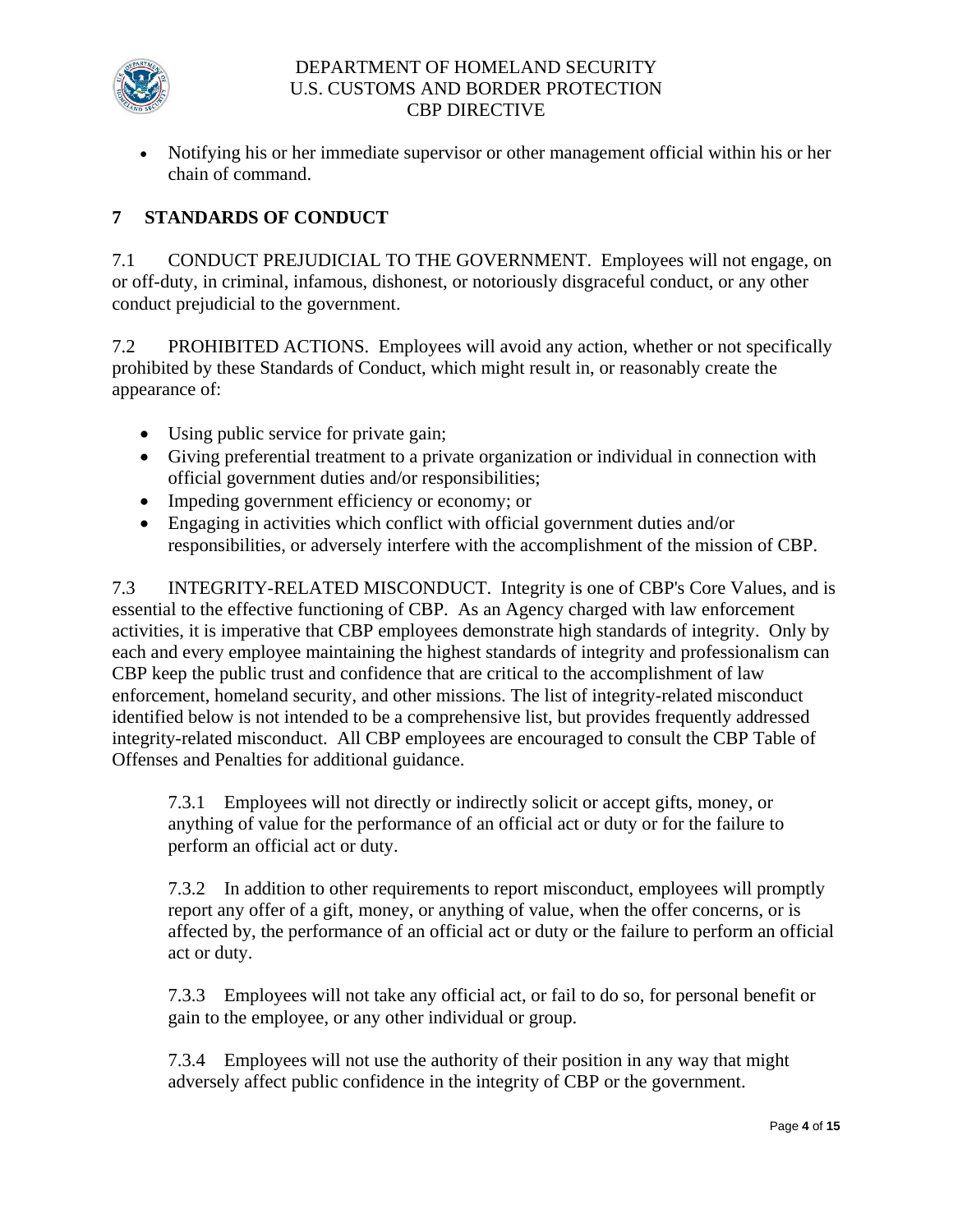

7.3.5 Employees will not use any CBP identification, or other form of identification associated with their employment, in a manner which may reasonably give the perception that they are using the identification for personal benefit, attempting to exert undue influence, or to obtain, directly or indirectly, a favor, reward, or preferential treatment for themselves or others, or to improperly enhance their own image.

7.3.6 Inappropriate Association. Employees will not, except as may be necessary in connection with official assignments or duties, or in connection with family obligations, knowingly associate with individuals or groups who are believed or known to be connected with criminal activities. This limitation on association applies to any social, sexual, financial, or business relationship with a source of information, a suspected or known criminal, or a known or suspected illegal alien, subject to being removed from the United States of America.

 inconsistent with and contrary to the Agency's law enforcement mission. Therefore, 7.3.7 Arrests. CBP regards any violation of law by a CBP employee as being employees will not engage in any activities which violate local, state, and/or Federal laws, which may result in their arrest or their receipt of a summons to appear in court on criminal charges. This prohibition also applies to activities which violate foreign laws, which may result in an employee's arrest.

7.3.8 In the event of an employee's arrest or receipt of a summons to appear in court on criminal charges, the employee must report the occurrence in accordance with the procedures outlined in the Arrest of CBP Employees Directive.

7.3.9 Procedures Unique to Employees who Exercise Law Enforcement Authority. CBP employees who exercise law enforcement authority who are off-duty and not acting in an official capacity and are questioned, interviewed, or detained as a subject of an enforcement action or investigation by a law enforcement agency during the course of the agency's official duties to determine if the CBP employee was a party to an alleged violation of law, must report this contact with law enforcement within 48 hours. These CBP employees must also report within 48 hours the known issuance of any protective order, temporary restraining order, or other court order restricting contact with another individual or ability to carry a firearm. This reporting excludes civil or traffic violations where there is no allegation of violence, threat of violence, or where the civil or traffic violation did not include the possession or use of alcohol or drugs.

#### $7.4$ FALSE STATEMENTS.

7.4.1 Employees will not knowingly make false, misleading, incomplete, or ambiguous statements, whether oral or written, in connection with any matter of official interest.

 matters of official interest that are being pursued administratively. Proper authority 7.4.2 When directed by proper authority, employees must truthfully and fully testify, provide information, and respond to questions (under oath when required) concerning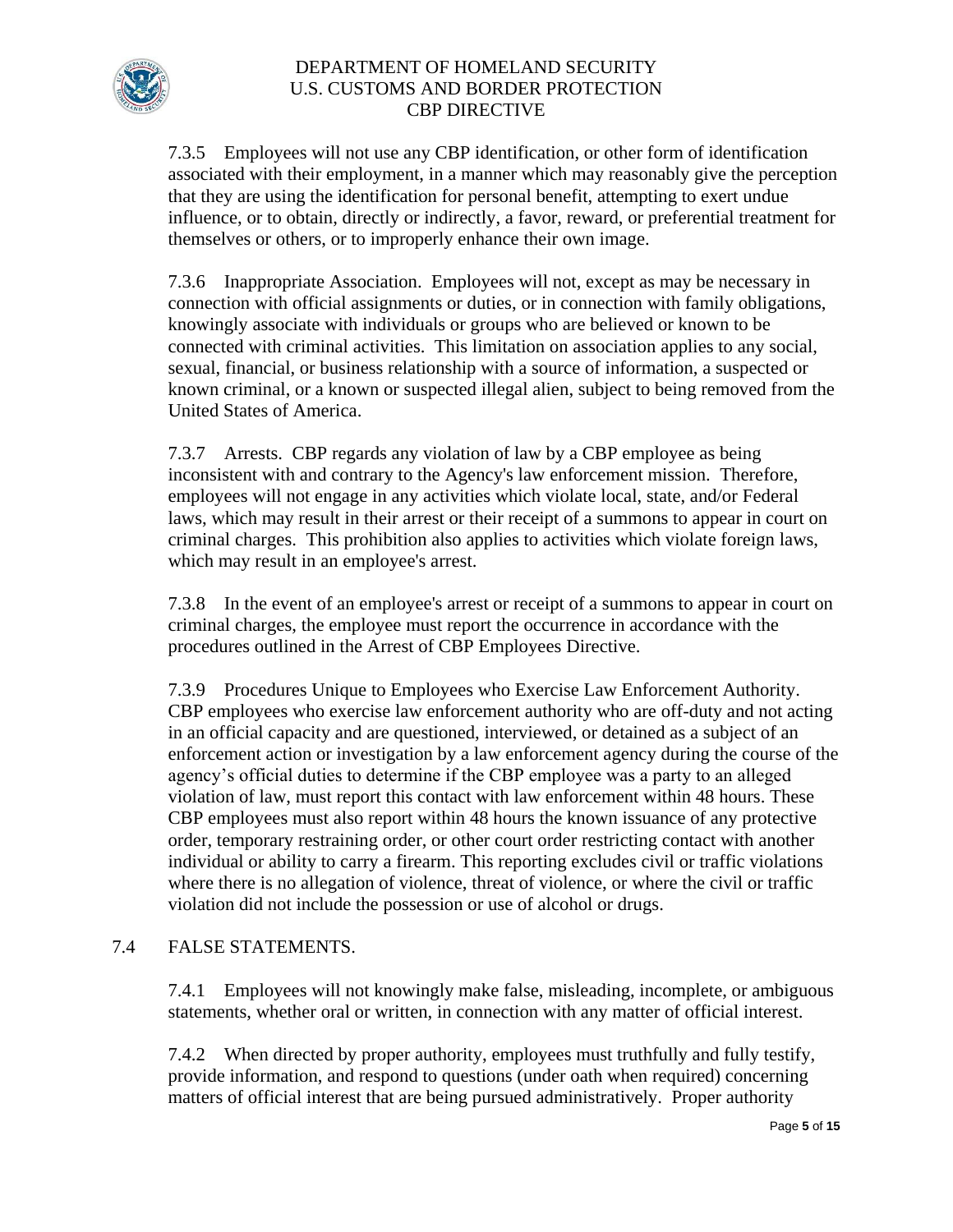

pursuant to an investigation refers to both internal law enforcement and external law enforcement authority (i.e. local, state or Federal law enforcement outside of the Agency). These examples are not all inclusive. The Agency expects employees not to knowingly make false, misleading, incomplete or ambiguous statements, whether oral or written, in connection with any matter of official interest."

# 7.5 DISCLOSURE AND SAFEGUARDING OF OFFICIAL INFORMATION.

 classified National Security Information; and sensitive information retrieved from CBP 7.5.1 Employees will not disclose, use, or store official information without proper authority. Examples of official information include: information that is protected from disclosure by statute, Executive Order or regulation; proprietary business information; automated systems. Information not within these categories may also constitute official information for purposes of this section. Official information includes any information that an employee acquires in connection with CBP employment, that he or she knows, or reasonably should know, has not been made available to the general public.

7.5.2 CBP utilizes automated systems that are considered, "sensitive but unclassified." These systems include the TECS, Automated Commercial Environment, Automated Commercial System, the National Criminal Information Center, National Automated Immigration Lookout System, as well as others. They contain, for example, financial, law enforcement, trade-sensitive, and counter-narcotics information. Employees must safeguard all sensitive information against unauthorized access, disclosure, alteration, or loss. Unauthorized accessing of these systems, and use of these systems for unofficial purposes, including "browsing" (querying the systems for information for other than official reasons) is prohibited.

7.5.3 Employees will not access, conceal, alter, remove, mutilate, or destroy documents or data in the custody of CBP or the Federal Government without proper authority. Employees are required to care for and conserve such documents according to Federal law and CBP policy. Upon separation from CBP employment, employees are responsible for adhering to DHS and CBP standards governing the removal of official documents and/or data from the Agency.

7.5.4 Nothing in the Standards of Conduct should be construed or applied to interfere with an employee's right to communicate with their Congressional representatives and to engage in conduct protected by all Whistleblower Protection Acts, including the Whistleblower Protection Enhancement Act (WPEA) of 2012.

 7.6 USE OF CONTROLLED SUBSTANCES. CBP is charged with the responsibility for interdicting illegal drugs that are being brought into the United States. Therefore, in accordance with the CBP Drug-Free Workplace Plan, CBP employees are prohibited from using, possessing, selling, or distributing illegal drugs. CBP employees are also prohibited from using illegal drugs in states or foreign countries where such use has been legalized. Users of illegal drugs will not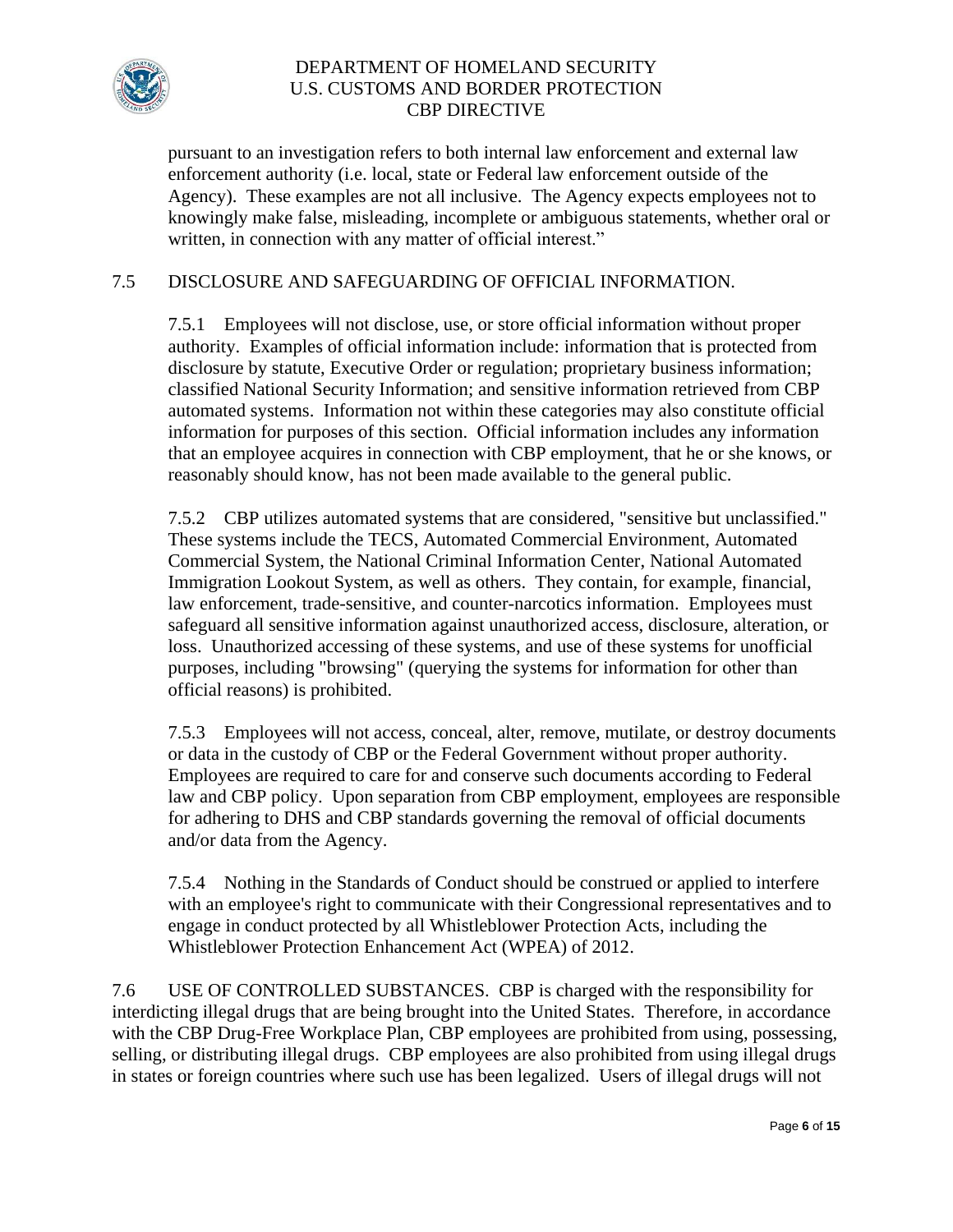

employee who is found to use, possess, sell, or distribute illegal drugs.<br>7.7 GENERAL CONDUCT. be selected for employment in CBP, and removal action will be initiated with respect to any CBP

 a neat and professional appearance. All employees will be properly groomed. Unless 7.7.1 Pursuant to applicable policies and negotiated agreements, employees will be appropriately dressed for their workplace, business contacts, and duties, and will maintain otherwise authorized, uniformed employees will report for duty in proper uniform attire, and will comply with applicable uniform and grooming standards.

7.7.2 Employees are required to perform their duties to the government and the public conscientiously, respond readily to the lawful direction of their supervisors, and follow Agency policies and procedures.

7.7.3 Employees will be professional in their contact with supervisors, subordinates, coworkers, and members of the public. "Professional" for the purposes of this provision means being polite, respectful, and considerate. This requirement to be professional must be adhered to so long as it does not compromise employee safety or impede the performance of official duties.

7.7.4 Employees must observe designated duty hours and be punctual in reporting for work, including overtime assignments, and in returning from lunch and breaks.

7.7.5 Employees will use official duty time to perform official duties.

7.7.6 Employees assigned to inspectional, border protection, or other enforcement duties will not leave their assigned posts until properly relieved or otherwise authorized to depart. In all situations where employees are required to remain at their assigned posts beyond their normal tour of duty, they will be compensated in accordance with the appropriate compensation laws, rules, and/or regulations.

7.7.7 Leave is to be used in accordance with its intended purpose and must be approved in advance whenever possible, and in accordance with laws, rules, regulations, CBP policy, negotiated agreements, and local requirements.

7.7.8 CBP does not tolerate violence in the workplace. Therefore, employees will not provoke, participate in, or condone activities that may cause, lead to, or involve violence in the workplace. Such violence includes communicating a direct or indirect threat of physical, mental, or emotional harm. Threats can take the form of written or verbal statements, stalking activity, and/or physical gestures. This does not preclude the use of force in accordance with Agency policies regulating its use in the conduct of law enforcement activities.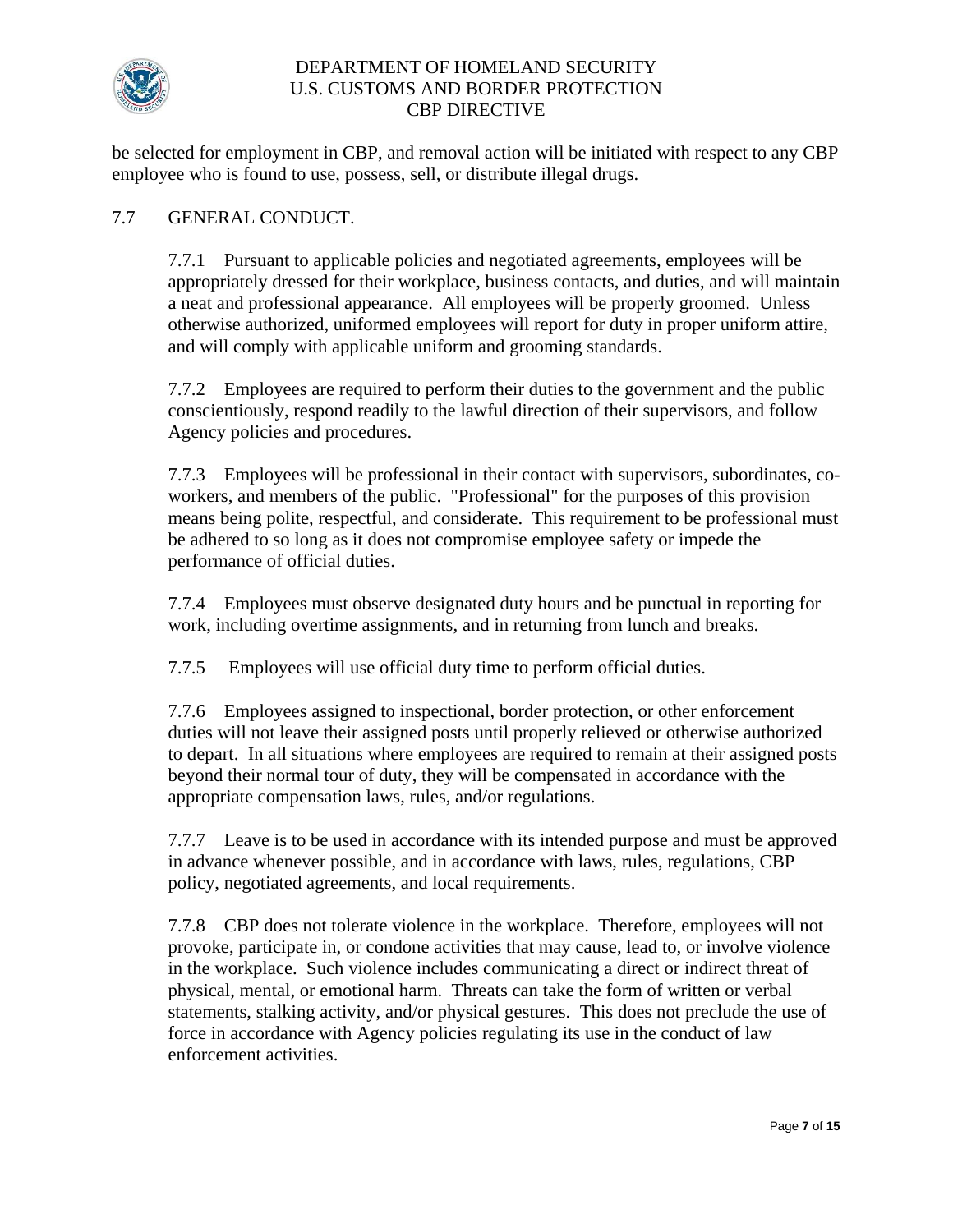

7.7.9 Domestic violence is strictly prohibited. In accordance with the Domestic Violence Policy, CBP does not tolerate any acts or threats of domestic violence, whether committed on or off-duty. Domestic violence is felony or misdemeanor crimes of violence committed by a current or former spouse or intimate partner of the victim, by a person with whom the victim shares a child in common, by a person who is cohabitating with or has cohabitated with the victim as a spouse or intimate partner, by a person similarly situated to a spouse of the victim under the domestic or family violence laws of the jurisdiction receiving grant monies, or by any other person against an adult or youth victim who is protected from that person's acts under the domestic or family violence laws of the jurisdiction. Domestic violence may include, but is not limited to, acts or threatened acts of: physical or sexual violence; emotional and/or psychological intimidation; verbal abuse; stalking; economic control; harassment; threats; physical intimidation; or injury.

7.7.10 CBP prohibits employees from committing acts of sexual abuse, coercion, and/or assault of any detainee under CBP custody. CBP also prohibits any form of retaliation against any person, to include detainees, who reports, files a complaint, or participates in an investigation into an allegation of sexual abuse or assault or participation in sexual activity as a result of force, coercion, threats, or fear of force.

# 7.8 CARE OF MONEY AND PROPERTY.

7.8.1 Employees who have access to, receive, or come into possession, custody, or control of property, money, or other items of value in relation to their employment with the Agency shall follow established procedures, and use standards of care that are reasonable under the circumstances, when they account for, conserve, protect, or dispose of such property, money, or items of value.

 theft, damage, or destruction of property, money, or other items of value that is (was) 7.8.2 Employees must promptly report to their supervisors any loss, misplacement, under the control of the Agency.

7.8.3 Upon separation, transfer, or reassignment, or on demand from the proper authority, employees will promptly return all government-owned or leased property, money, or other items of value issued to them for use in carrying out their official duties.

# 7.9 USE OF GOVERNMENT PROPERTY OR OTHER RESOURCES.

7.9.1 Computers and Other Office Equipment.

7.9.1.1 Pursuant to CBP's Directive concerning "Limited Personal Use of Government Office Equipment Including Information Technology," CBP employees may use government computers and office equipment for authorized purposes only. However, limited personal use of government computers and office equipment by employees during non-work time is considered to be an "authorized use" of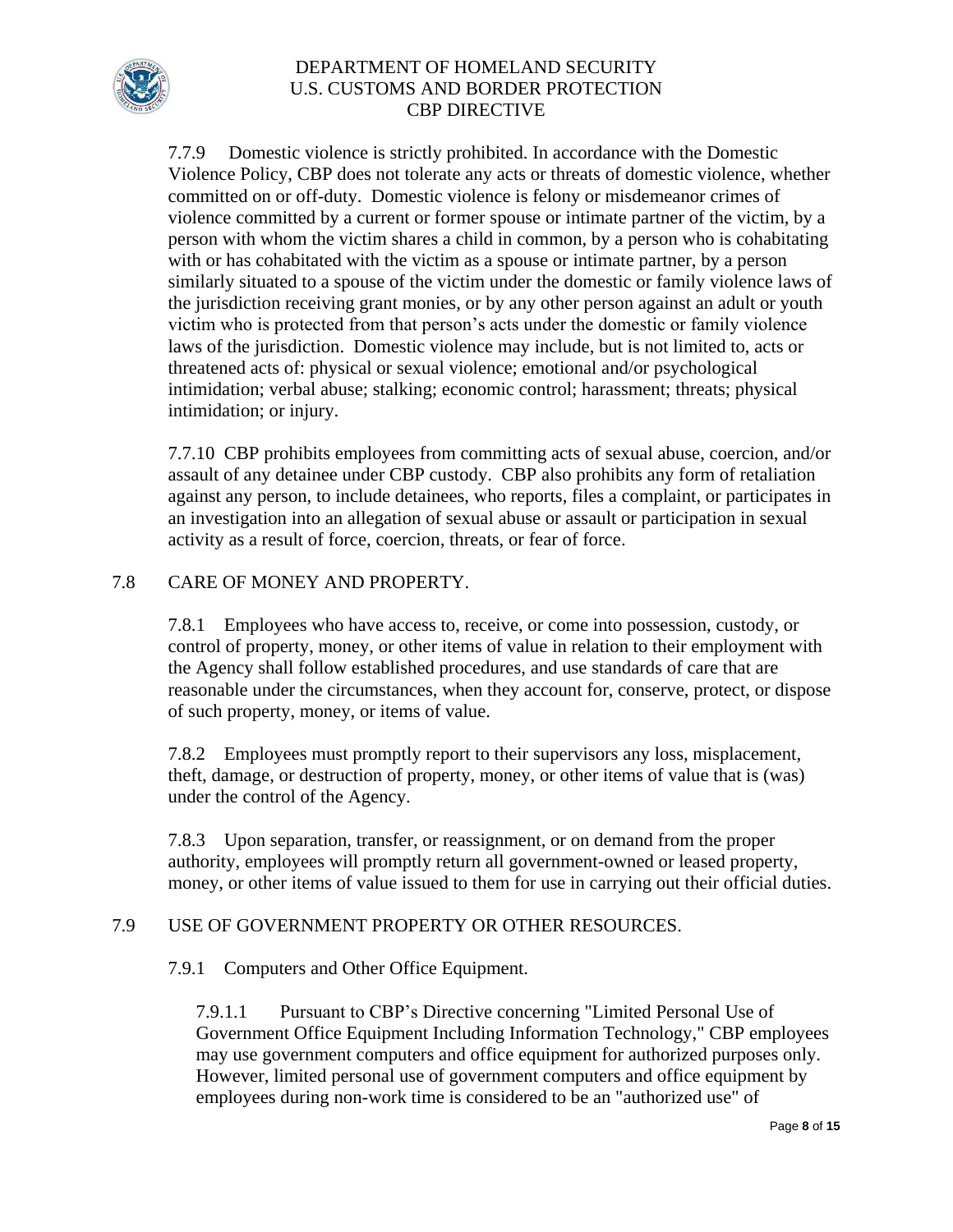

government property if such use involves only minimal additional expense to CBP and does not: adversely affect the performance of official duties; interfere with the mission or operations of CBP; overburden any CBP information resources; or violate any standard of conduct herein. Permissible use of CBP computers or equipment does not include activities such as social networking, audio or video streaming, peerto-peer networking, gaming, use of personal email accounts, or instant messaging. The privilege to use government-owned computers and office equipment for personal purposes may be revoked or limited by the employee's supervisor or other authorized official for inappropriate use. All such reasons will be in writing and promptly provided to the affected employee(s).

7.9.1.2 The use of government computers or other equipment to access, view, store, or transmit sexually explicit material is prohibited.

7.9.1.3 Employees will only use CBP authorized software or technology devices on CBP computers. All software use must comply with copyright laws and/or license agreements. Employees will adhere to security policies and procedures regarding the use and protection of their computer identification and passwords.

7.9.1.4 Employees will not use government documents for private or unofficial purposes, circulate them to audiences for which they were not intended, or in any way alter the intended distribution of such documents with respect to their limited organizational or other application. CBP employees may not use postage-paid official envelopes or letterhead for personal purposes.

7.9.2 Government-Sponsored Credit Cards.

7.9.2.1 Employees will safeguard government-sponsored credit cards under their care, including travel cards, phone cards, fleet cards, and purchase cards, and will promptly report the loss of such cards to their supervisors and to the issuing company. As cardholders, employees are responsible for using the credit card strictly in accordance with both the government requirements and those of the financial institution issuing the card.

 when due each month. Unusual and/or mitigating circumstances will be considered 7.9.2.2 Pursuant to the Federal Travel Regulations (41 C.F.R. § 301), government-sponsored travel (credit) cards may be used only for official travel and official travel-related expenses away from an employee's official duty station and may not be used for personal purposes. Only the employee whose name appears on the credit card may use the card. An employee who holds a government-sponsored travel card must pay all valid charges appearing on the credit card statement in full consistent with any collective bargaining agreements.

7.9.2.3 Fleet cards will be used only to pay for authorized goods and services for government-owned vehicles (GOVs).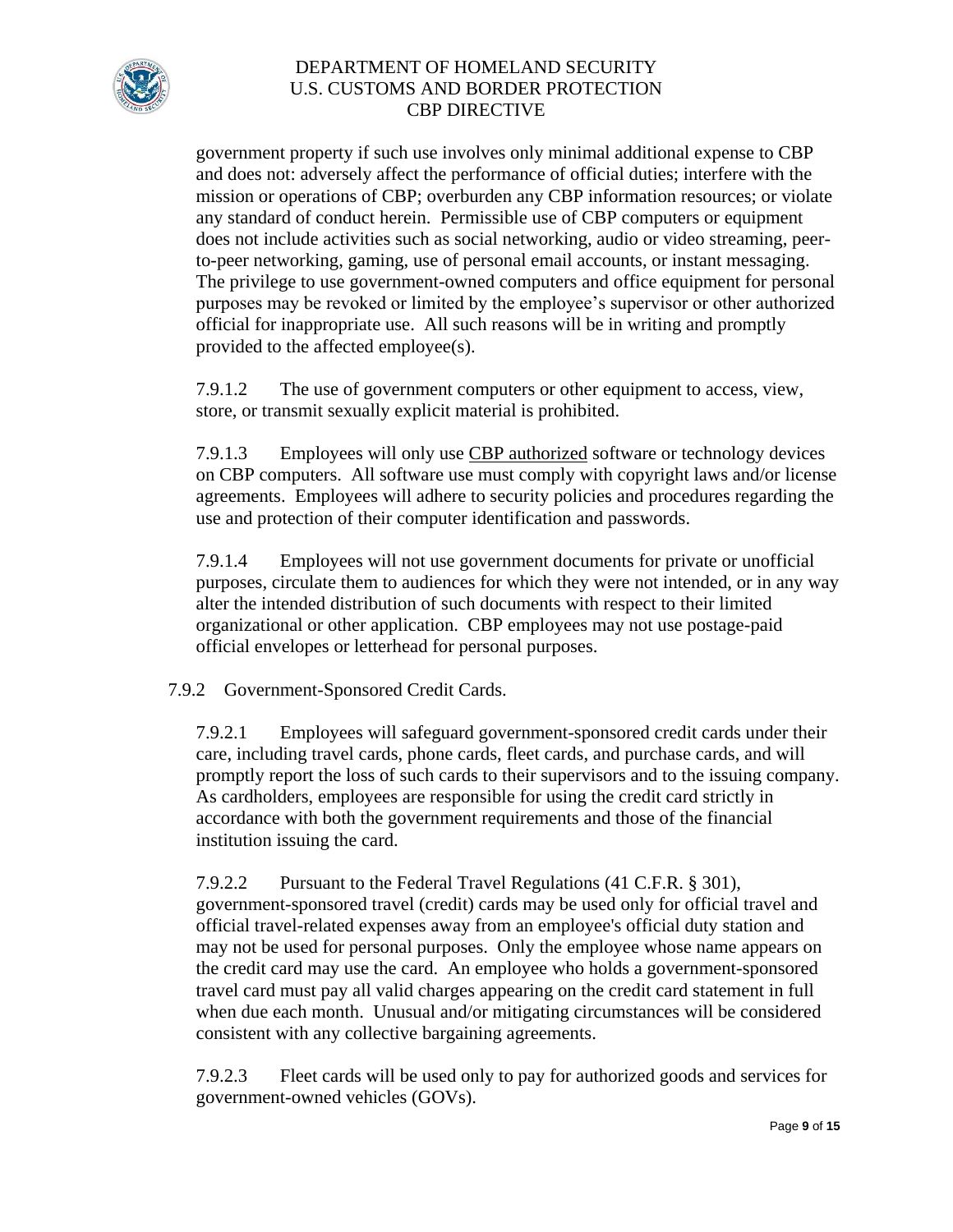

7.9.2.4 Purchase cards will be used only for authorized goods and services for CBP. When planning and making purchases, purchase cardholders are required to comply with officially designated mandatory sources of supply and funding limitations of their cards. Cardholders are responsible for being cognizant of the rules, policies, and procedures regarding the use of their cards and will not circumvent or disregard those rules, policies, or procedures (e.g., split-purchases, etc.). Cardholders are required to consult with a warranted contracting officer or the appropriate program official when any question arises about a potential source for purchase of a service or supply.

7.9.3 Government Identification. Badges, credentials, and identification cards are to be used by CBP employees only for official purposes. Employees will promptly report the loss of any badges, credentials, and/or identification cards to their supervisor.

7.9.4 Government-Owned Vehicles (GOVs).

GOVs are "passenger carriers" which include, but are not limited to: 7.9.4.1 GOVs are "passenger carriers" which include, but are not limited to: passenger motor vehicles; aircraft; boats; ships; snow mobiles; all-terrain vehicles; or other similar means of transportation that are owned, rented, or leased by the United States. Employees will not use, or authorize the use of, a GOV except for official purposes, i.e., those deemed essential to the successful completion of the official mission. The transportation of individuals in a GOV, including family members, is prohibited, unless officially authorized. Willful use of a GOV for other than official purposes carries a minimum statutory penalty of a 30-day suspension from duty and pay.

7.9.4.2 Employees will not consume alcoholic beverages while operating or occupying a GOV and will not consume alcoholic beverages for a reasonable period of time prior to operating a GOV. Driving a GOV while impaired by alcohol is prohibited under all circumstances.

7.9.4.3 Any employee operating a GOV must observe all applicable state and local traffic laws consistent with the flexibility required for the performance of law enforcement activities. Employees are responsible for exercising due caution to ensure the safe operation of their vehicle.

 7.9.5 Firearms/Use of Force Weaponry. Unless firearms and other CBP-issued use of government property or on official duty. Employees authorized to carry firearms and force weaponry are authorized and required in the performance of duty, employees will not carry firearms or other CBP-issued weaponry, either openly or concealed, while on other CBP-issued use of force weaponry will do so strictly in accordance with applicable firearms and use of force related policies.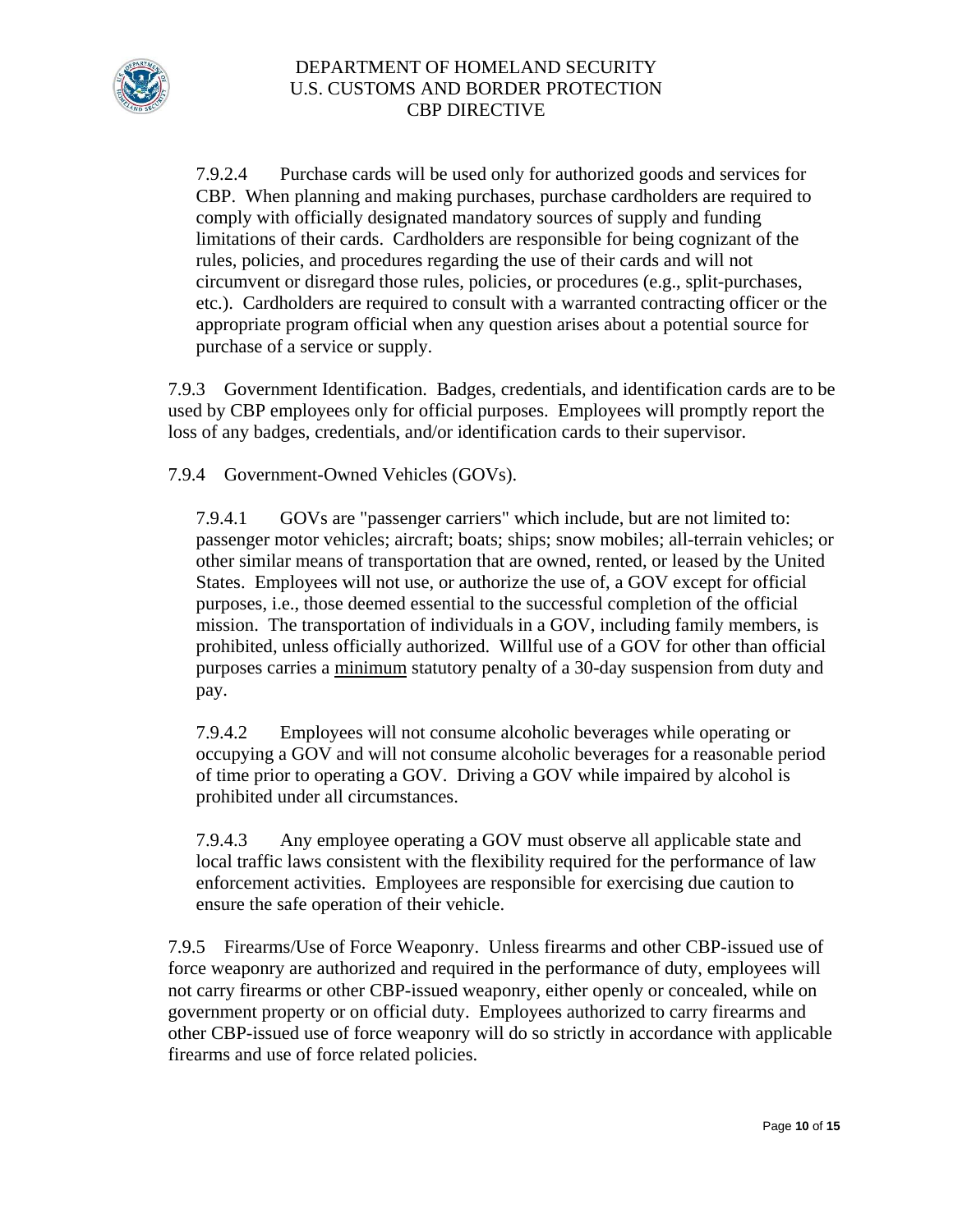

#### 7.10 USE OF ALCOHOLIC BEVERAGES.

7.10.1 Employees will not report for duty or remain on duty under the influence of alcohol.

7.10.2 Unless specifically authorized, employees may not consume alcoholic beverages while on official duty.

7.10.3 Under no circumstances will employees operate a GOV, on-or-off duty, while under the influence of alcohol.

7.10.4 As a law enforcement organization, it is important that CBP maintains credibility with the public it serves. An employee's arrest for driving under the influence of alcohol (DUI), driving while intoxicated (DWI), or reckless driving and endangerment, on or offduty, could reflect negatively upon the Agency. Therefore, employees must not operate motorized conveyances, on or off-duty, while impaired.

7.10.5 Uniformed employees will not purchase or consume alcoholic beverages, on-or off-duty, while in uniform.

7.10.6 Members of aircrews will not consume alcoholic beverages within eight hours prior to their performing scheduled flight duties. Any member of an aircrew who is found to have done so will be considered impaired for duty. Even if a member of an aircrew has not consumed an alcoholic beverage during the eight-hour period immediately preceding flight duties, he or she may be considered impaired for duty if he or she, upon reporting for duty, is found to be suffering the residual effects of alcohol consumption.

# 7.11 BIAS-MOTIVATED CONDUCT.

7.11.1 Employees will not act or fail to act on an official matter in a manner which improperly takes into consideration an individual's race, color, age, sexual orientation, religion, sex, national origin, disability, union membership, or union activities.

7.11.2 Employees will not make abusive, derisive, profane, or harassing statements or gestures, or engage in any other conduct evidencing hatred or invidious prejudice to or about another person or group on account of race, color, religion, national origin, sex, sexual orientation, age, or disability.

7.11.3 Employees will not engage in sexual harassment. Sexual harassment is defined as unwelcome sexual advances, requests for sexual favors, and other verbal or physical conduct of a sexual nature when: (1) submission to such conduct is made either explicitly or implicitly a term or condition of an individual's employment; (2) submission to such conduct by an individual is used as the basis for employment decisions affecting such individual; or (3) such conduct has the purpose or effect of unreasonably interfering with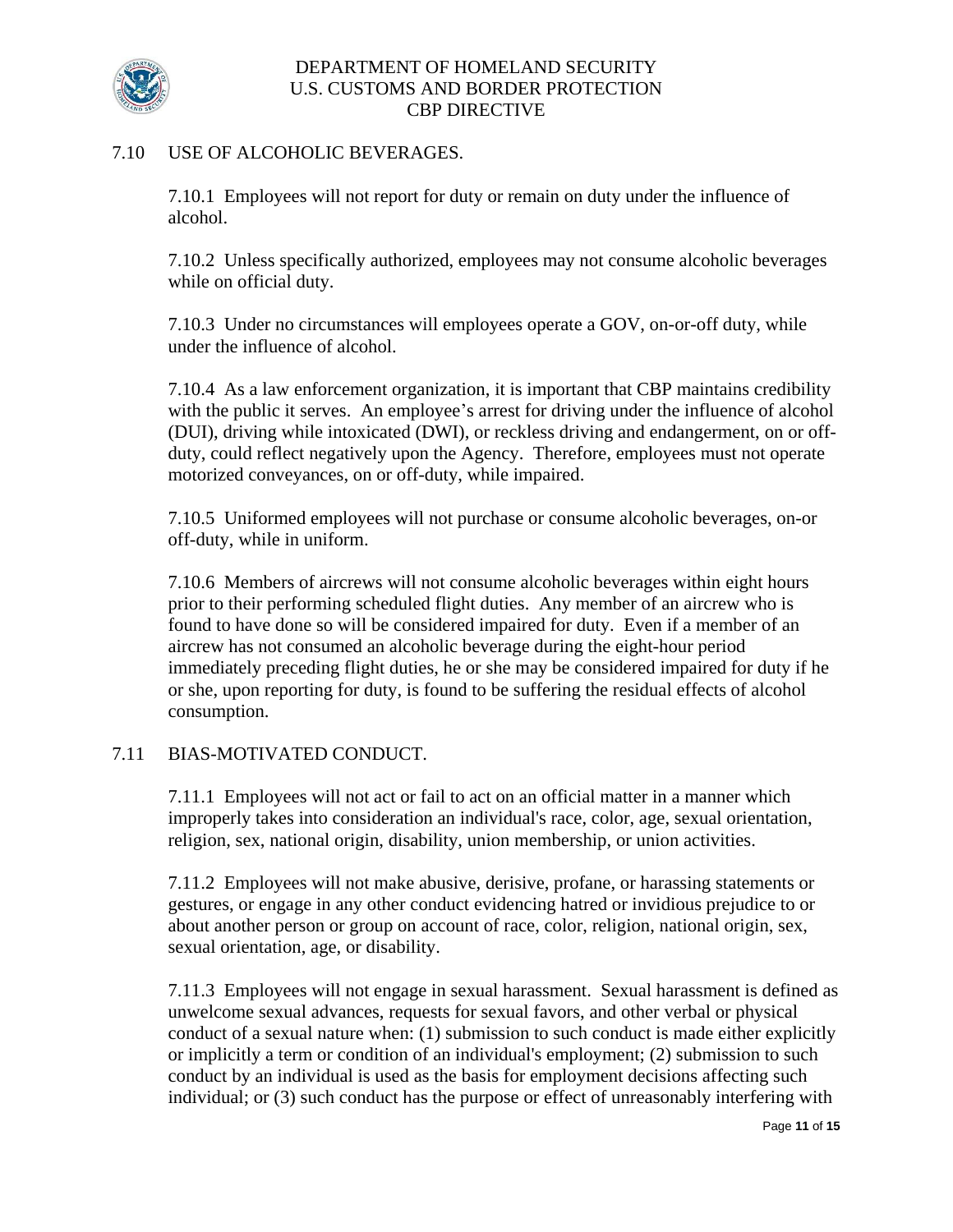

an individual's work performance or creating an intimidating, hostile, or offensive working environment.

7.12 GAMBLING. CBP employees will not engage in any gambling activity on government premises, and/or using government equipment, including an office pool or any game with financial stakes. This prohibition also covers gambling on the Internet.

### 7.13 FINANCIAL MATTERS.

7.13.1 Lending and Borrowing Money.

7.13.1.1 An employee cannot give, make a donation to, or ask for contributions for a gift to his or her supervisor (immediate or in the chain of command). A gift includes any gratuity, favor, discount, entertainment, hospitality, loan, forbearance, or other item having monetary value. In addition, an employee cannot accept a gift from another employee who earns less pay, unless the person giving the gift is not a subordinate and the gift is based on a strictly personal relationship. There are exceptions to these prohibitions. There is an exception for voluntary gifts worth more than \$10 on a special occasion such as marriage, illness, or retirement. Gifts valuing less than \$10 may be given and received on occasions when gifts are traditionally given or exchanged. An employee may give and/or receive items of food and refreshments to be shared at work among employees.

7.13.1.2 Supervisors will not request or require an employee under their supervision to act as a co-maker, co-signer, or endorser in financial matters. In addition, supervisors will not act as co-makers, co-signers, or endorsers in financial matters for employees under their supervision.

7.13.2 Financial Disclosures. Employees who occupy certain positions are required to file statements of employment and financial interests within 30 days of their entrance on duty and are further required to file annual supplemental statements. Affected employees will be notified of their requirement to file such statements.

7.13.3 Fund Raising Campaigns. Employees may refuse to participate in governmentsponsored fund raising campaigns. Supervisors will not exert pressure on employees to participate in such fund raising campaigns.

7.13.4 Gifts. Except as provided in the Standards of Ethical Conduct for Employees of the Executive Branch, an employee will not directly or indirectly solicit or accept a gift from a prohibited source, or a gift given because of the employee's official position.

7.13.5 Just Financial Obligations. Employees will satisfy all just financial obligations in a timely manner, especially Federal, state, or local taxes that are imposed by law.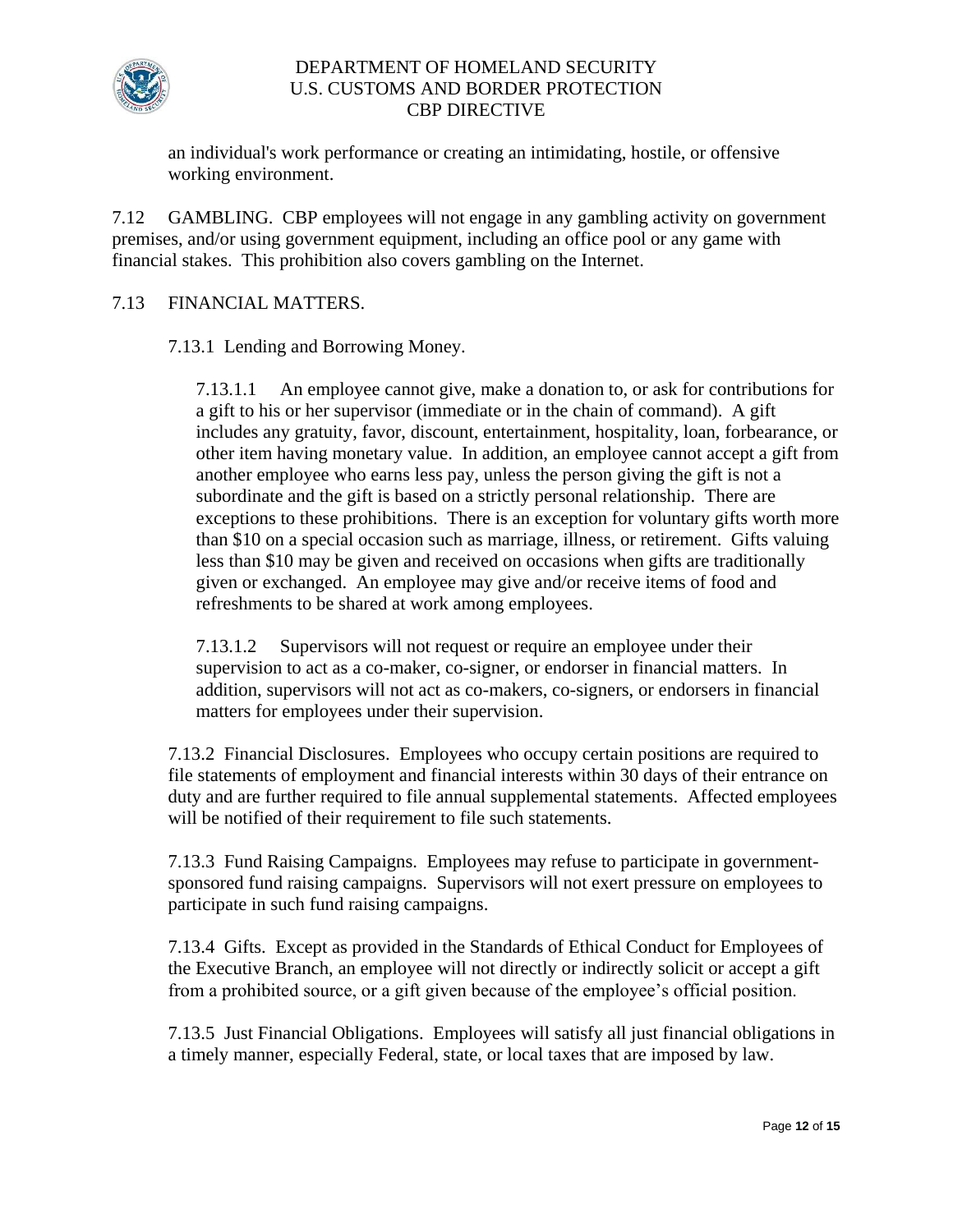

7.13.6 Prohibition on Purchase of Certain Assets. Employees will not purchase, directly or indirectly, property owned by the government and under the control of CBP or sold under the direction or incident to the functions of CBP, except items sold generally to the public at fixed prices.

7.14 SAFETY. Employees will observe safe practices as well as all safety regulations in the performance of their duties. Employees will promptly report to their supervisors any injury, accident, or illness that occurs in connection with the performance of their official duties by the most expeditious means available.

## 7.15 OUTSIDE/FAMILY MEMBER EMPLOYMENT.

7.15.1 Employees must complete and submit the appropriate form through their supervisor for approval before entering into any outside employment or business activity. As a general rule, employees may, with prior approval, engage in outside employment or business activity, provided such employment or activity is not prohibited and does not interfere or conflict with performance of their official duties. No CBP employee will work for a Customs broker, international carrier, bonded warehouse, foreign-trade zone, cartman, or law firm engaged in the practice of customs or immigration law, any businesses or service organizations which assist aliens, or other companies engaged in services related to Customs or Immigration matters. This prohibition includes employment in the importation department of a business, employment in any private capacity related to the importation or exportation of merchandise or agricultural products requiring inspection, and employment related to immigration.

7.15.2 Any employee, who has a family member (spouse, child, or other relative, by marriage or blood, who is dependent upon the employee and/or resides in the employee's household) employed in one of the above listed categories, must file an annual report through their supervisor to Office of Chief Counsel, for a determination as to whether the employment constitutes a conflict of interest or the appearance of a conflict of interest with the CBP employee's performance of official duties.

7.16 POLITICAL ACTIVITY. NOTE: CBP recognizes that it does not have authority to define permitted and prohibited political activity under the Hatch Act and that the Office of Special Counsel has the sole authority to enforce such statutory and regulatory provisions. As such, the following information is provided for informational purposes. Hatch Act violations can have serious consequences up to and including removal from Federal service.

7.16.1 Employees may take an active part in political management or in political campaigns to the extent permitted by law (5 U.S.C. §§ 7321-7325), vote as they choose, and openly express their opinions on political subjects and candidates. Employees may not use their official authority or influence to interfere with or affect election results. Employees may be disqualified from employment for knowingly supporting or advocating the violent overthrow of our constitutional form of government.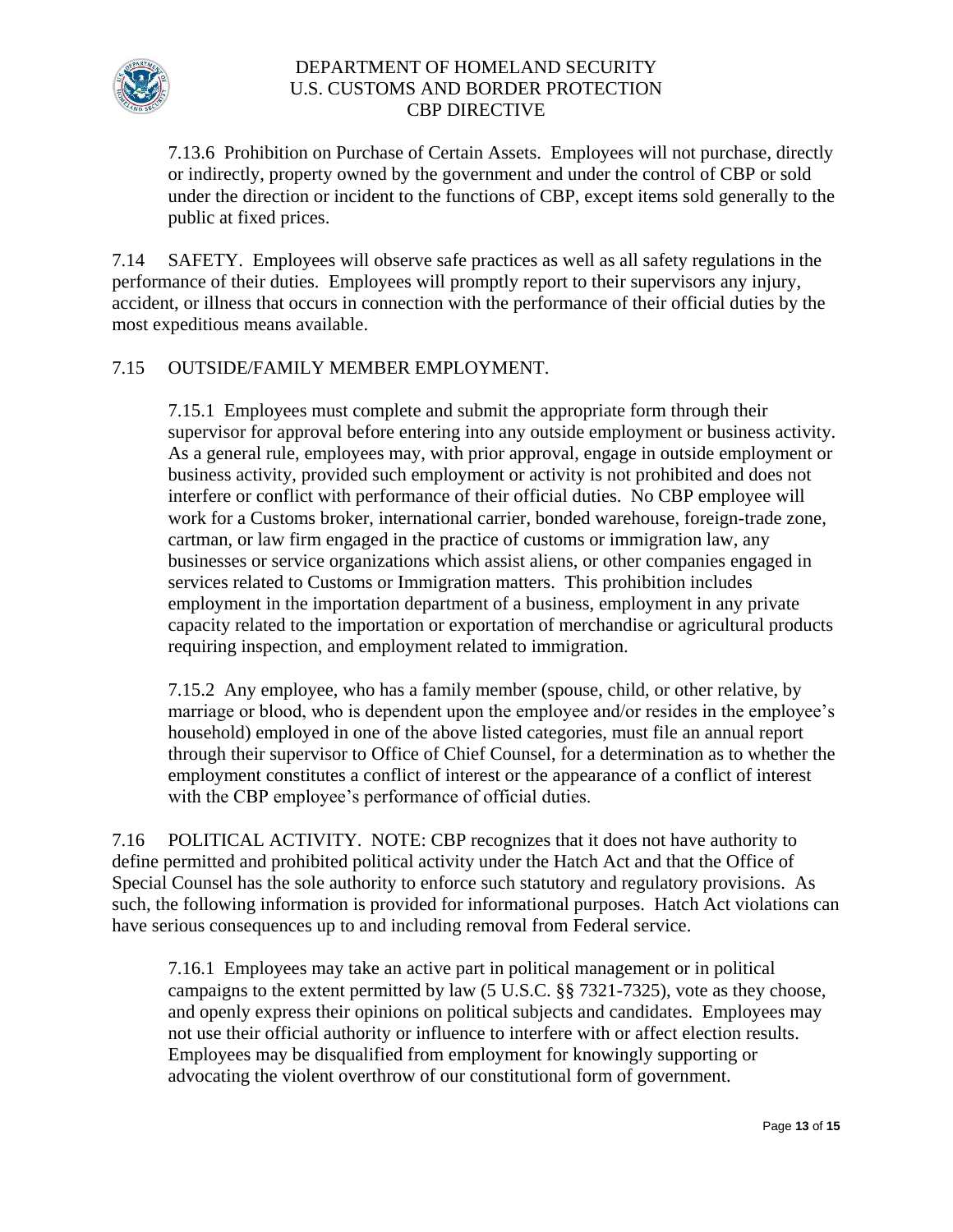

7.16.2 The following list contains examples of permissible activities for CBP employees who are not members of the Senior Executive Service (SES). *See* 5 C.F.R. Part 734, Subpart B.

- Stand as candidates for public office in nonpartisan elections.
- Register and vote as they choose.
- Assist in voter registration drives.
- Express opinions about candidates and issues.
- Contribute money to political organizations.
- Attend political fund-raising functions.
- Campaign for or against candidates in partisan elections.
- Make campaign speeches for candidates in partisan elections.
- Distribute campaign literature in partisan elections.
- Hold office in political clubs or parties.
- Attend and participate in political rallies and meetings.
- Join and be active members of a political party or club.
- Sign nominating petitions.
- Campaign for or against referendum questions, constitutional amendments, and municipal ordinances.

7.16.3 The following list contains examples of prohibited activities for CBP employees who are not members of the SES. *See* 5 C.F.R. Part 734, Subpart C.

- Engage in political activity (an activity directed toward the success or failure of a political party, candidate for partisan political office, or partisan political group) while on duty, in a government office, wearing an official uniform, or driving a GOV.
- Use official authority or influence to interfere with an election.
- Solicit or discourage political activity on the part of anyone with business before CBP.
- Solicit or receive political contributions from any person except in certain limited situations as specified in 5 U.S.C. § 7323 (a)(2).
- Be candidates for public office in partisan elections.
- Wear partisan political buttons while on duty.

7.16.4 Career employees who are members of the SES are subject to greater restrictions than those identified above. These individuals should refer to 5 C.F.R. Part 734, Subpart D, or consult the Office of Chief Counsel.

7.16.5 Employees who reside in localities (designated by the Office of Personnel Management) where the majority of voters are employed by the Federal Government are covered by additional provisions (*See* 5 C.F.R. Part 733).